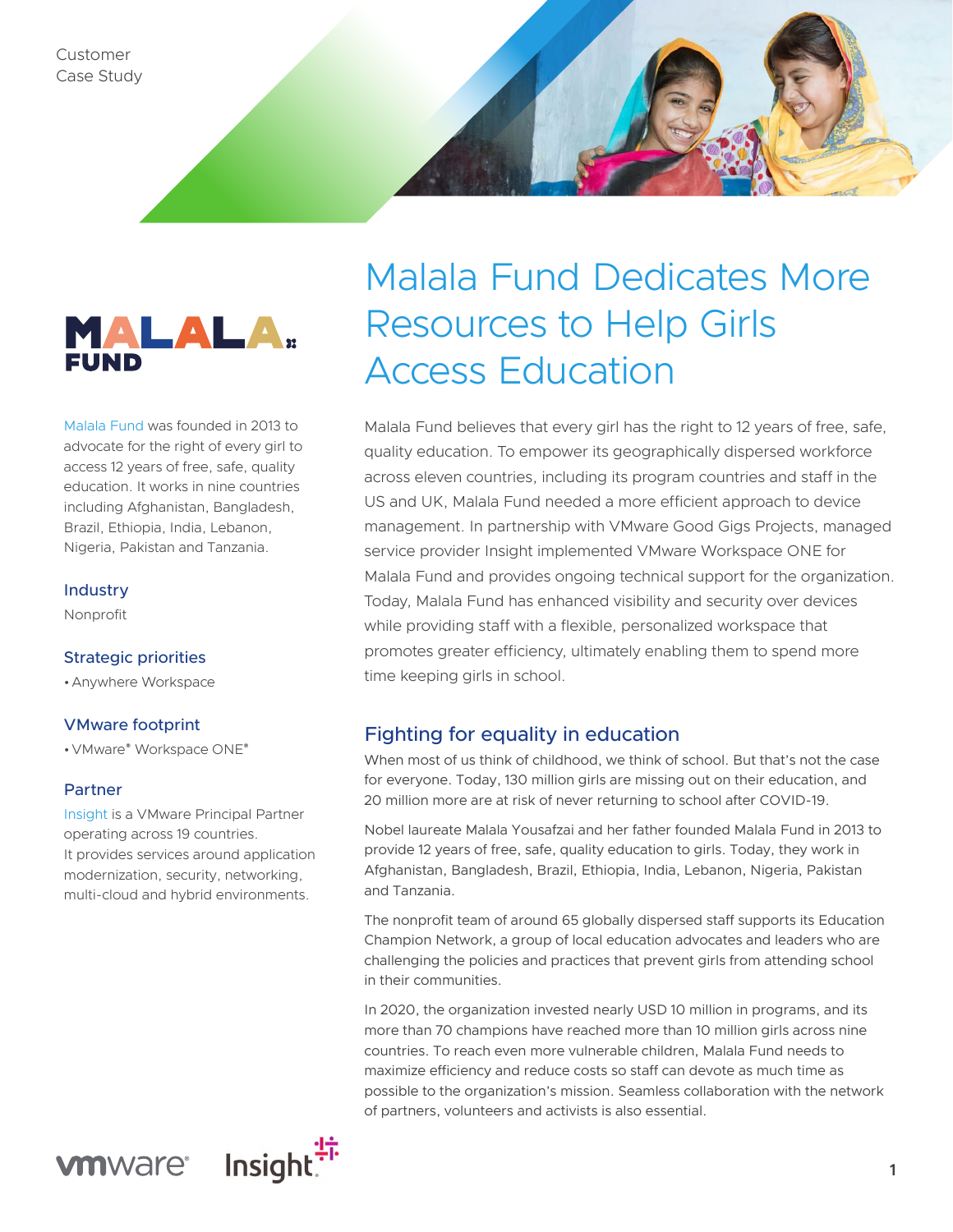

# Empowering staff with flexible technology

Malala Fund staff require secure, highly available access to data, role-specific apps and systems to enable collaboration across multiple time zones. This includes up to 20 SaaS solutions, each requiring a unique login. When onboarding new staff members, the team had to manually download each app for every user, which was time-consuming and inefficient.

For example, to set up someone working in fundraising requires access to donor and program data. Fast access to data is vital to create personalized communications at speed which demonstrate accountability and can help secure more repeat funding.

"The fundraising team relies heavily on our CRM platform. We track donor data, pull reports and get updates on our programs to create more personalized communications that give donors visibility of how we spend their money," explains Kanika Mannan, corporate and foundation relations officer at Malala Fund.

Meanwhile, reps based remotely in each region have different sets of requirements. They need flexible technology to help them carry on working during visits to rural areas. These requirements include updating central systems with information on partner programs following field visits, access to contacts and collaboration tools, and shared apps such as project management software.

Managing a geographically dispersed team is challenging for any organization, but during a period of rapid growth, the operations team realized it needed a smarter approach to onboard and support new devices that would both speed up the process and enhance security.

"Data protection and security is a big concern. We have lots of devices all over the world, and when you're working with activists, sensitive data isn't just mission-critical; in the wrong hands, it could lead to danger," explains Amanda Cosby, chief operating officer. "We need to be able to shut down and wipe a device remotely as quickly as possible if it's lost or stolen."

"VMware and Insight looked at how we were using technology, listened to our concerns, and recommended a plan to increase security."

Amanda Cosby, Chief Operating Officer, Malala Fund

## Smarter approach to device management

In 2018, Malala Yousafzai gave a keynote speech at VMworld, where she met representatives from the VMware Foundation. The meeting sparked a partnership with Insight, a white-glove managed service provider who implemented the VMware solutions that transformed how Malala Fund manages devices and its SaaS application environment.

"Finding a partner who was genuinely committed to helping us further our cause was amazing. VMware and Insight looked at how we were using technology, listened to our concerns, and recommended a plan to increase security and simplify ongoing device management," says Cosby.

Insight implemented VMware Workspace ONE, with Apple Business Management and Google solutions via APIs to centralize device management remotely. Insight also provided invaluable advice to Malala Fund to manage its specific workplace challenges.

Malala Fund uses VMware Workspace ONE Access to provide fast, secure access to apps with multi-factor authentication. Staff use single sign-on and can select from a catalog of apps tailored to the unique needs of every user.